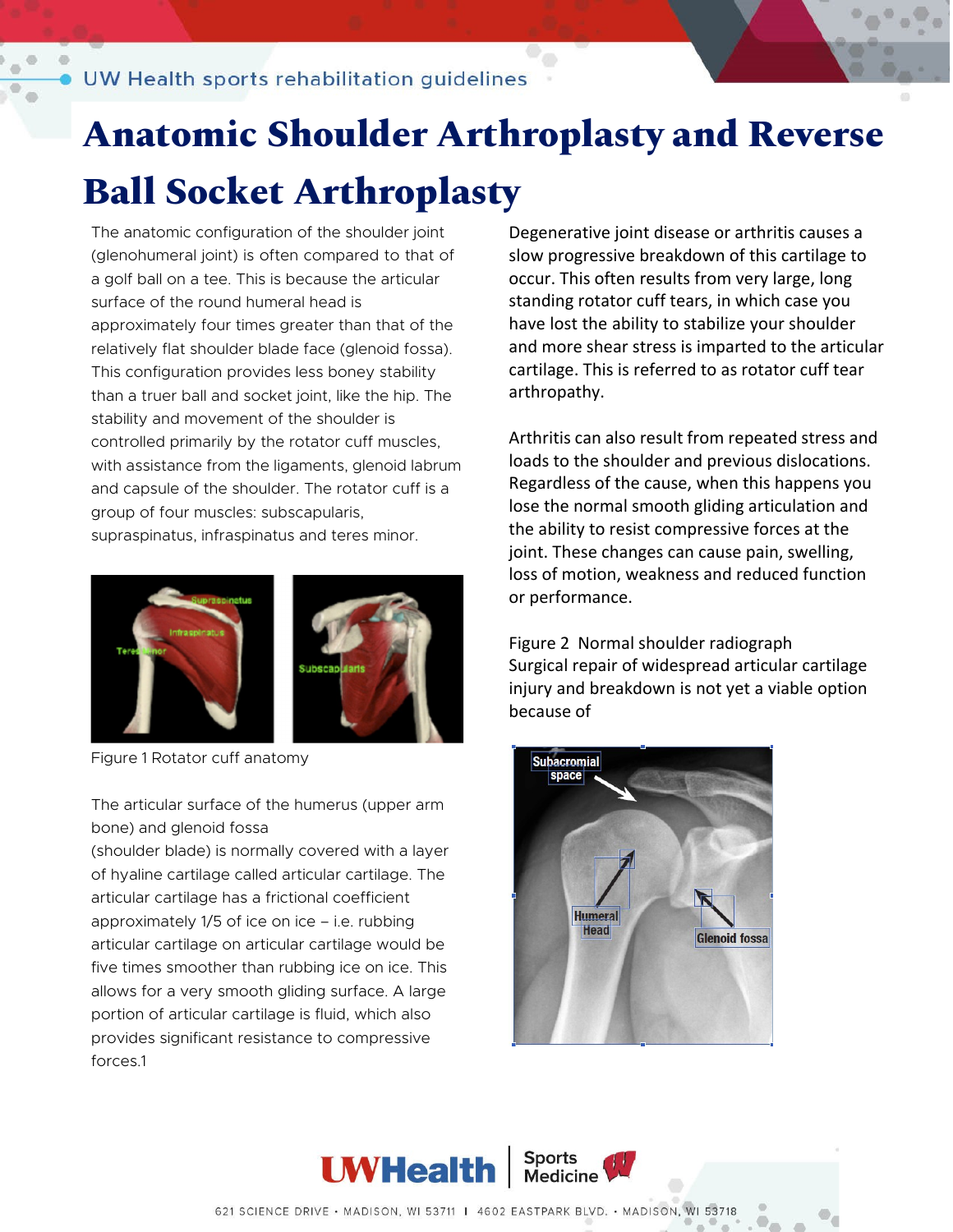#### UW Health sports rehabilitation guidelines

limitations in articular cartilage healing and fixation. What is a potential option is replacing the articular cartilage surface with a prosthetic component that replicates the properties of the articular cartilage. "Anatomic Shoulder Arthroplasty" and "Reverse Ball and Socket Arthroplasty" are two surgical options for replacing the articular surfaces of the humeral head and glenoid. In shoulder arthroplasty the humeral head (ball) is replaced with metal and the glenoid (tee) is replaced with a plastic liner. In the reverse ball and socket arthroplasty the joint is actually flipped upside down such that the ball is now attached to the shoulder blade and the tee is attached to the top of the arm. This procedure is used when the rotator cuff function is permanently and severely limited. By reversing the joint the deltoid can have a greater impact on improving active shoulder range of motion and function.

Rehabilitation is vital to regaining motion, strength and function of the shoulder after surgery. In these procedures the subscapularis is detached for exposure of the glenohumeral joint and then reattached after the repair is complete. This reattachment must be protected for 6 weeks. During this time, strengthening activities involving internal rotation must be avoided or taken with significant caution. Initially patients will use a sling to protect the implants and allow for proper healing. The rehabilitation program will gradually progress to more strengthening and control type exercises. General time frames are given for reference to the average, but individual patients will progress at different rates depending on their age, associated injuries, pre-injury health status, rehabilitation compliance and injury severity.

The goal of these procedures is to restore your daily function and allow you to return to an active healthy lifestyle. You will have some permanent restrictions to minimize chance of associated injury or implant failure. These include contact sports such as basketball, soccer, football, martial arts, heavy lifting, chopping wood, repetitive overhead throwing and heavy labor.



Figure 3 patient with a chronic rotator cuff tear and rotator cuff arthropathy. Note the "high riding humeral head", you can notice the humeral head is significantly above the center of the glenoid fossa with loss of subacromial space.

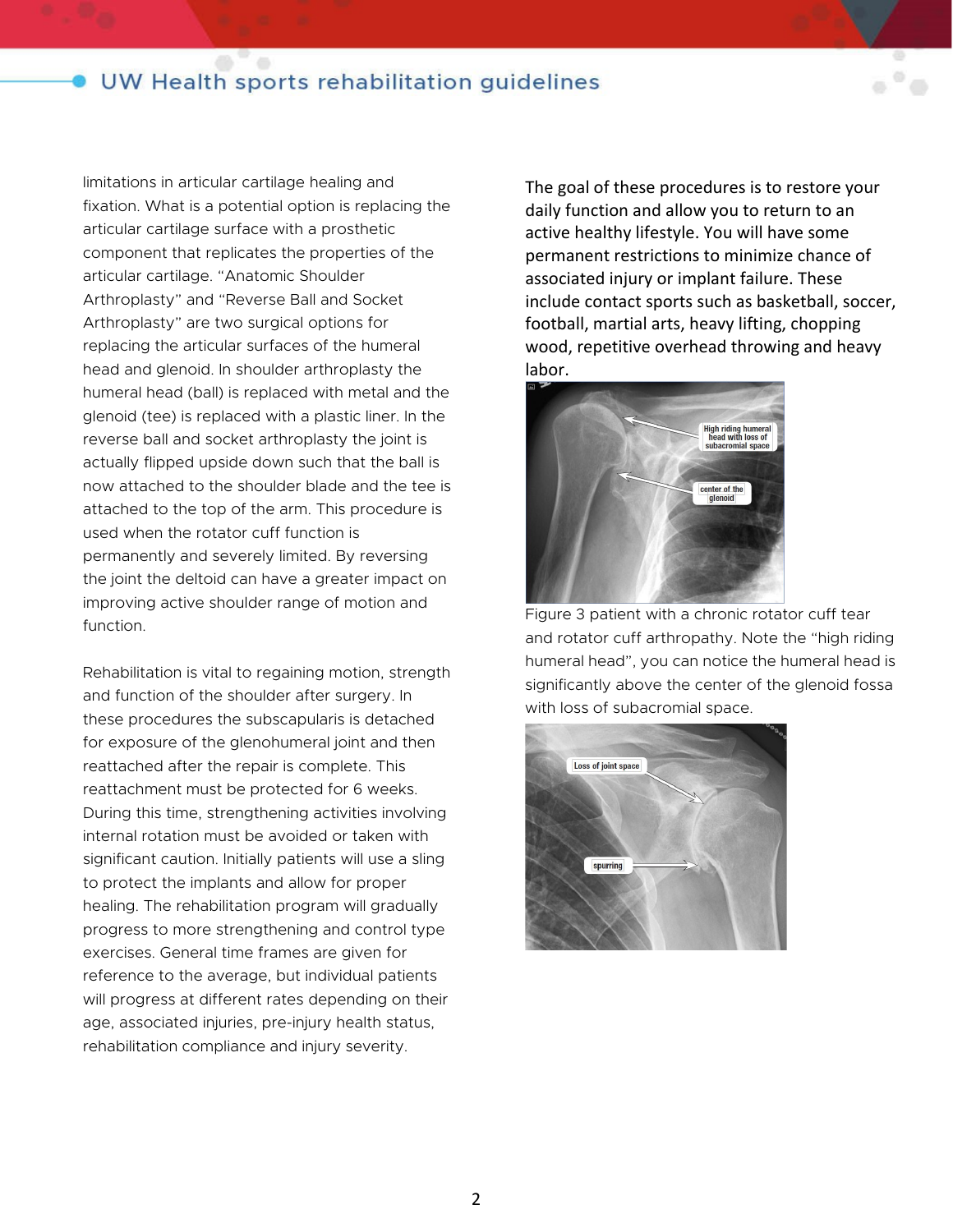Ø ö

### **Anatomic Shoulder Arthroplasty**

| Phase I (surgery to 4 weeks after surgery)        |                                                                                                                                                                                                                                                                    |
|---------------------------------------------------|--------------------------------------------------------------------------------------------------------------------------------------------------------------------------------------------------------------------------------------------------------------------|
| <b>Rehabilitation appointments</b>                | Physician appointment within 1 week of surgery                                                                                                                                                                                                                     |
|                                                   | Rehabilitation appointments begin within 1 week of surgery<br>$\bullet$                                                                                                                                                                                            |
| <b>Rehabilitation goals</b>                       | Reduce pain and swelling in the shoulder after surgery<br>$\bullet$                                                                                                                                                                                                |
|                                                   | Maintain active range of motion (AROM) of the elbow, wristand<br>$\bullet$<br>neck                                                                                                                                                                                 |
|                                                   | Protect healing of repaired tissues and implanted devices<br>$\bullet$                                                                                                                                                                                             |
| Drs. Day and Grogan<br><b>Precautions</b>         | Sling only when sleeping for first 6 weeks or per pt's discretion in<br>$\bullet$<br>"unsafe" situations (crowds, ice, uneven ground etc)<br>OK to drive when pt feels they can safely drive after being off<br>$\bullet$<br>narcotic pain medications x 24 hours. |
|                                                   | Avoid extremes of internal and external rotation for 6 weeks, no<br>$\bullet$<br>active internal rotation                                                                                                                                                          |
| Drs. Anderson and Woelleger<br><b>Precautions</b> | Use sling continuously except while doing therapy or light,<br>$\bullet$<br>protected activities - such as desk work, for 4 weeks                                                                                                                                  |
|                                                   | Wear sling while sleeping for 6 weeks<br>$\bullet$                                                                                                                                                                                                                 |
|                                                   | No active shoulder motion for 4 weeks, all planes<br>$\bullet$                                                                                                                                                                                                     |
|                                                   | No active internal rotation for 6 weeks<br>$\bullet$                                                                                                                                                                                                               |
|                                                   | External rotation range of motion limited to 20 degrees                                                                                                                                                                                                            |
| <b>Suggested therapeutic exercise</b>             | Elbow, wrist and neck AROM<br>$\bullet$                                                                                                                                                                                                                            |
|                                                   | <b>Ball squeezes</b><br>$\bullet$                                                                                                                                                                                                                                  |
|                                                   | Passive and active assistive range of motion (AAROM) for<br>$\bullet$<br>shoulder flexion and abduction to patient tolerance                                                                                                                                       |
|                                                   | Codmans/Pendulum exercises                                                                                                                                                                                                                                         |
|                                                   | Pain free isometrics for shoulder flexion, abduction,<br>$\bullet$                                                                                                                                                                                                 |
|                                                   | extension and external rotation                                                                                                                                                                                                                                    |
| Cardiovascular exercise                           | Walking and stationary bike with sling on<br>$\bullet$                                                                                                                                                                                                             |
|                                                   | No treadmill<br>$\bullet$                                                                                                                                                                                                                                          |
| <b>Progression criteria</b>                       | 4 weeks after surgery<br>$\bullet$                                                                                                                                                                                                                                 |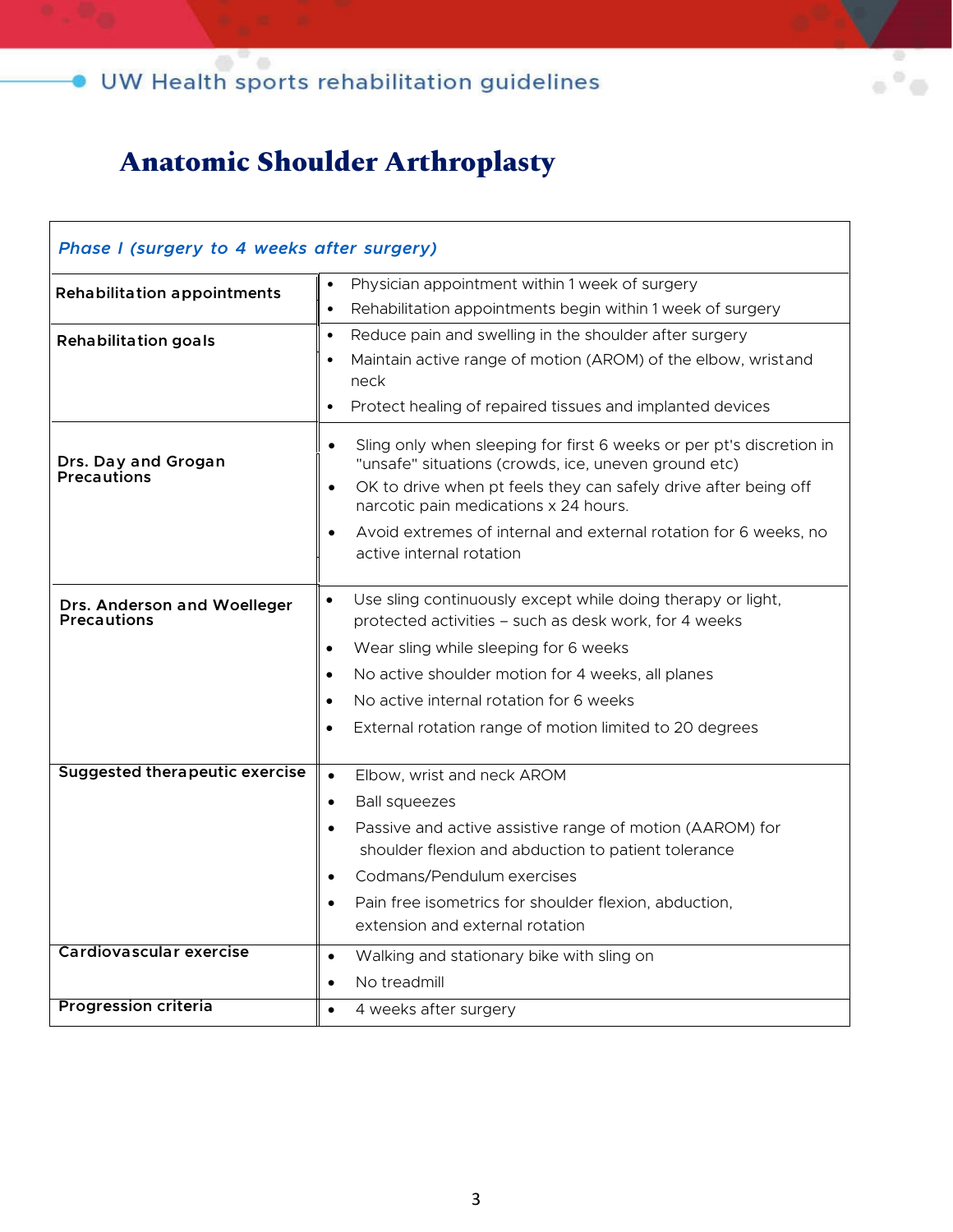### **Anatomic Shoulder Arthroplasty**

| Phase II (begin after meeting Phase I criteria, usually 4-8 weeks after surgery) |                                                                                                                                                                                                                                                                                                                                                                                                             |
|----------------------------------------------------------------------------------|-------------------------------------------------------------------------------------------------------------------------------------------------------------------------------------------------------------------------------------------------------------------------------------------------------------------------------------------------------------------------------------------------------------|
| <b>Rehabilitation appointments</b>                                               | 1 time per week<br>$\bullet$                                                                                                                                                                                                                                                                                                                                                                                |
| <b>Rehabilitation goals</b>                                                      | Controlled restoration of passive and active assistive range<br>$\bullet$<br>of motion                                                                                                                                                                                                                                                                                                                      |
|                                                                                  | Activate shoulder and scapular stabilizers in a protected<br>$\bullet$<br>position of 0 degrees to 30 degrees of shoulder abduction                                                                                                                                                                                                                                                                         |
|                                                                                  | Correct postural dysfunctions<br>$\bullet$                                                                                                                                                                                                                                                                                                                                                                  |
| Suggested<br>therapeuticexercises                                                | Passive and active assistive range of motion for the<br>$\bullet$<br>shoulder in all cardinal planes                                                                                                                                                                                                                                                                                                        |
|                                                                                  | Pain free, progressive, low resistance shoulder isotonics<br>$\bullet$<br>Gentle, low velocity rhythmic stabilizations to patient<br>$\bullet$<br>tolerance                                                                                                                                                                                                                                                 |
|                                                                                  | Scapular strengthening with the arm in neutral<br>$\bullet$<br>Cervical spine and scapular active range of motions<br>$\bullet$<br>Postural exercises<br>$\bullet$<br>Core strengthening<br>$\bullet$                                                                                                                                                                                                       |
| <b>Dr. Grogan Precautions</b>                                                    | Discontinue use of sling slowly based on safety of<br>$\bullet$<br>environment during weeks 5 and 6. Quit using sling by end<br>of week 6.                                                                                                                                                                                                                                                                  |
| Drs. Anderson and Woelleger                                                      | $\bullet$<br>Wean out of the sling slowly based on the safety of the<br>environment during weeks 5 and 6. Discontinue use of the<br>sling by the end of week 6<br>Wear sling while sleeping for 6 weeks<br>$\bullet$<br>No active internal rotation for 6 weeks<br>$\bullet$<br>External rotation range of motion limited to 30 degrees<br>$\bullet$<br>weeks 5 and 6, then to 45 degrees for weeks 7 and 8 |
| Cardiovascular exercise                                                          | Walking and stationary bike<br>$\bullet$<br>No treadmill or stair master<br>$\bullet$<br>Avoid running and jumping because of landing impact<br>$\bullet$                                                                                                                                                                                                                                                   |
| <b>Progression criteria</b>                                                      | 8 weeks after surgery<br>$\bullet$                                                                                                                                                                                                                                                                                                                                                                          |

 $\ddot{\circ}$ ö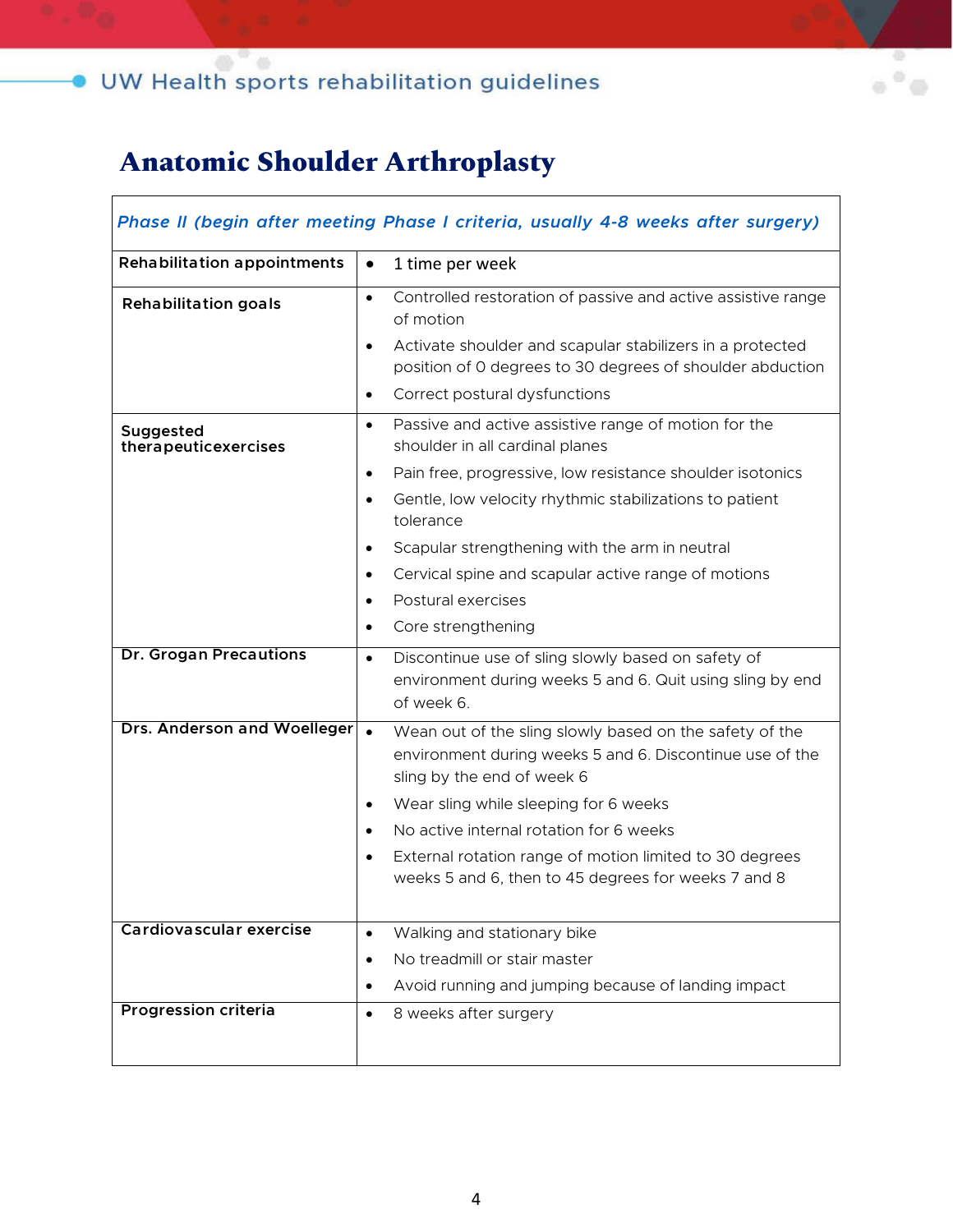## $\bullet$  UW Health sports rehabilitation guidelines

### **Anatomic Shoulder Arthroplasty**

| Phase III (begin after meeting Phase II criteria, usually 8 weeks after surgery) |                                                                                                                                                                                                           |
|----------------------------------------------------------------------------------|-----------------------------------------------------------------------------------------------------------------------------------------------------------------------------------------------------------|
| <b>Rehabilitation appointments</b>                                               | Physician appointment 8 to 10 weeks after surgery<br>$\bullet$                                                                                                                                            |
|                                                                                  | Rehab every 1-2 weeks<br>$\bullet$                                                                                                                                                                        |
| <b>Rehabilitation goals</b>                                                      | Functional shoulder range of motion in all planes<br>$\bullet$                                                                                                                                            |
|                                                                                  | Normal (rated 5/5) strength for shoulder internal rotators<br>$\bullet$<br>and external rotators with the shoulder in 0 degrees of<br>abduction                                                           |
|                                                                                  | Correct any postural dysfunction<br>$\bullet$                                                                                                                                                             |
| <b>Suggested</b><br>therapeuticexercises                                         | Shoulder internal rotation and external rotation with<br>$\bullet$<br>theraband or weights that begin at 0 degrees of shoulder<br>abduction-gradually increase shoulder abduction as<br>strength improves |
|                                                                                  | Open kinetic chain shoulder rhythmic stabilizations in<br>$\bullet$<br>supine (ie. starts or alphabet exercises)                                                                                          |
|                                                                                  | Gentle closed kinetic chain shoulder and scapular<br>$\bullet$<br>stabilization drills-wall ball circles and patterns                                                                                     |
|                                                                                  | Proprioceptive neuromuscular facilitation patterns<br>$\bullet$                                                                                                                                           |
|                                                                                  | Side lying shoulder flexion<br>$\bullet$                                                                                                                                                                  |
|                                                                                  | Scapular strengthening<br>$\bullet$                                                                                                                                                                       |
|                                                                                  | Active, active assistive and passive range of motion at the<br>$\bullet$<br>shoulder as needed                                                                                                            |
|                                                                                  | Core strengthening<br>$\bullet$                                                                                                                                                                           |
|                                                                                  | Begin trunk and hip mobility exercises<br>$\bullet$                                                                                                                                                       |
| <b>Precautions</b>                                                               | External rotation range of motion limited to 60 degrees<br>$\bullet$                                                                                                                                      |
| Cardiovascular exercise                                                          | Walking and stationary bike<br>$\bullet$                                                                                                                                                                  |
|                                                                                  | No treadmill, stair master or swimming<br>$\bullet$                                                                                                                                                       |
|                                                                                  | Avoid running and jumping because of landing impact<br>$\bullet$                                                                                                                                          |
| <b>Progression criteria</b>                                                      | 12 weeks after surgery<br>$\bullet$                                                                                                                                                                       |
|                                                                                  |                                                                                                                                                                                                           |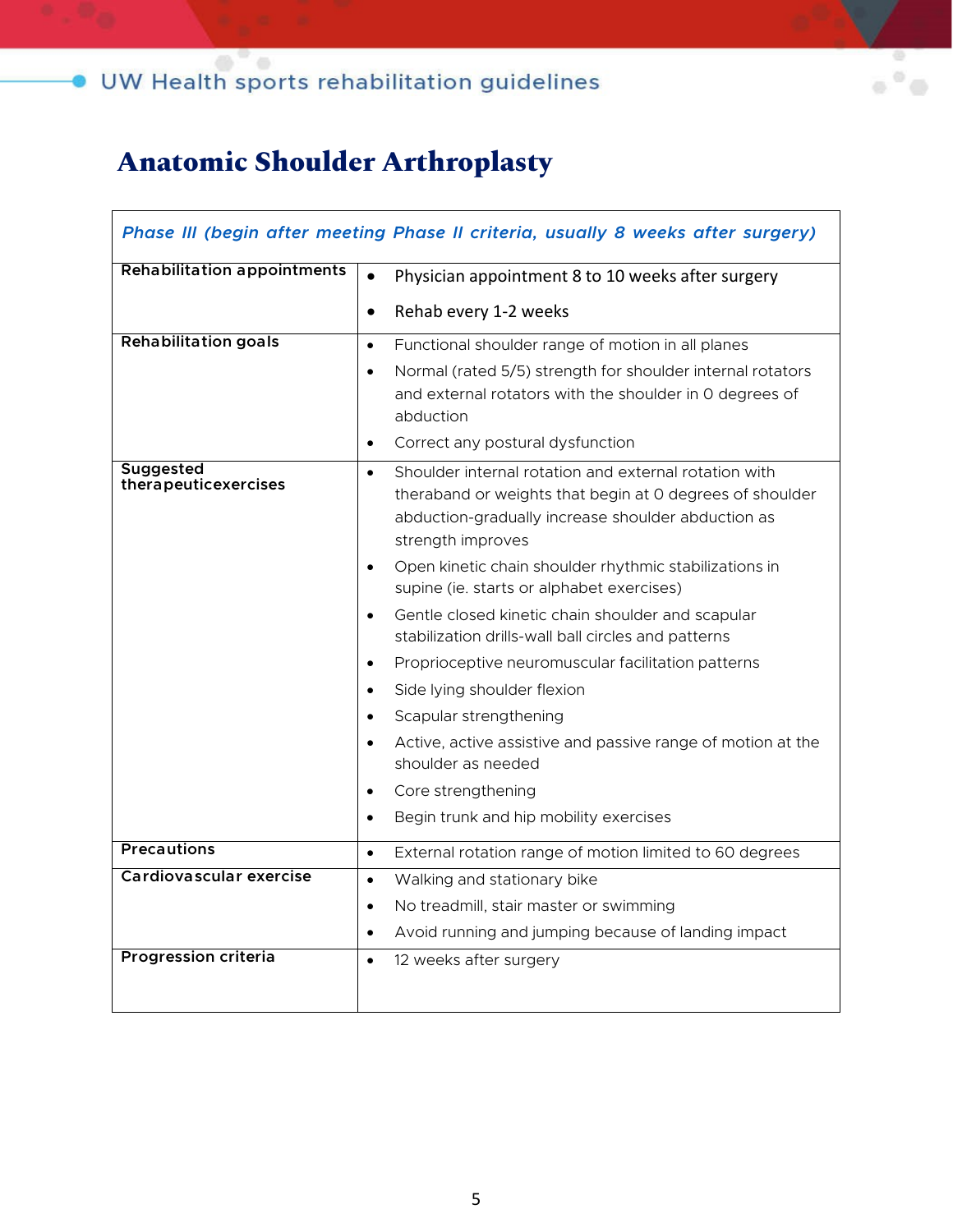## $\bullet$  UW Health sports rehabilitation guidelines

### **Anatomic Shoulder Arthroplasty**

| Phase IV (begin after meeting Phase III criteria, usually 12 weeks after surgery) |                                                                                                                                                                                                                                                                                                                                                                                                                                                        |
|-----------------------------------------------------------------------------------|--------------------------------------------------------------------------------------------------------------------------------------------------------------------------------------------------------------------------------------------------------------------------------------------------------------------------------------------------------------------------------------------------------------------------------------------------------|
| <b>Rehabilitation appointments</b>                                                | Physician appointment 12 weeks after surgery<br>$\bullet$                                                                                                                                                                                                                                                                                                                                                                                              |
|                                                                                   | Rehab every 2-3 weeks<br>$\bullet$                                                                                                                                                                                                                                                                                                                                                                                                                     |
| <b>Rehabilitation goals</b>                                                       | Normal (rated 5/5) rotator cuff strength and endurance at<br>$\bullet$<br>90 degrees of shoulder abduction and scaption<br>Advance proprioceptive and dynamic neuromuscular<br>$\bullet$<br>control retraining<br>Achieve maximal shoulder external rotation (no limitations)<br>$\bullet$<br>Correct postural dysfunctions with work and sport specific<br>$\bullet$<br>tasks<br>Develop strength and control for movements required for<br>$\bullet$ |
|                                                                                   | work or sport                                                                                                                                                                                                                                                                                                                                                                                                                                          |
| Suggested<br>therapeuticexercises                                                 | Multi-plane shoulder active range of motion with a gradual<br>$\bullet$<br>increase in the velocity of movement while making sure to<br>assess scapular rhythm                                                                                                                                                                                                                                                                                         |
|                                                                                   | Shoulder mobilization as needed<br>$\bullet$                                                                                                                                                                                                                                                                                                                                                                                                           |
|                                                                                   | Rotator cuff strengthening in 90 degrees of shoulder<br>$\bullet$<br>abduction and overhead (beyond 90 degrees of shoulder<br>abduction)                                                                                                                                                                                                                                                                                                               |
|                                                                                   | Scapular strengthening and dynamic neuromuscular<br>$\bullet$<br>control in open kinetic chain and closed kinetic chain<br>positions                                                                                                                                                                                                                                                                                                                   |
|                                                                                   | Core and lower body strengthening<br>$\bullet$                                                                                                                                                                                                                                                                                                                                                                                                         |
| <b>Precautions</b>                                                                | Soreness should go away within 12 hours of activities<br>$\bullet$                                                                                                                                                                                                                                                                                                                                                                                     |
| Cardiovascular exercise                                                           | Walking, stationary bike and stair master<br>$\bullet$<br>No treadmill or swimming<br>$\bullet$<br>Begin light jogging and running if patient has normal (rated<br>$\bullet$<br>5/5) rotator cuff strength in neutral and normal shoulder                                                                                                                                                                                                              |
| <b>Progression criteria</b>                                                       | active range of motion                                                                                                                                                                                                                                                                                                                                                                                                                                 |
|                                                                                   | Full shoulder active range of motion in all planes and multi-<br>$\bullet$<br>plane movements                                                                                                                                                                                                                                                                                                                                                          |
|                                                                                   | Normal (rated 5/5) strength at 90 degrees of shoulder<br>$\bullet$<br>abduction                                                                                                                                                                                                                                                                                                                                                                        |

 $\mathcal{O}$  $\alpha$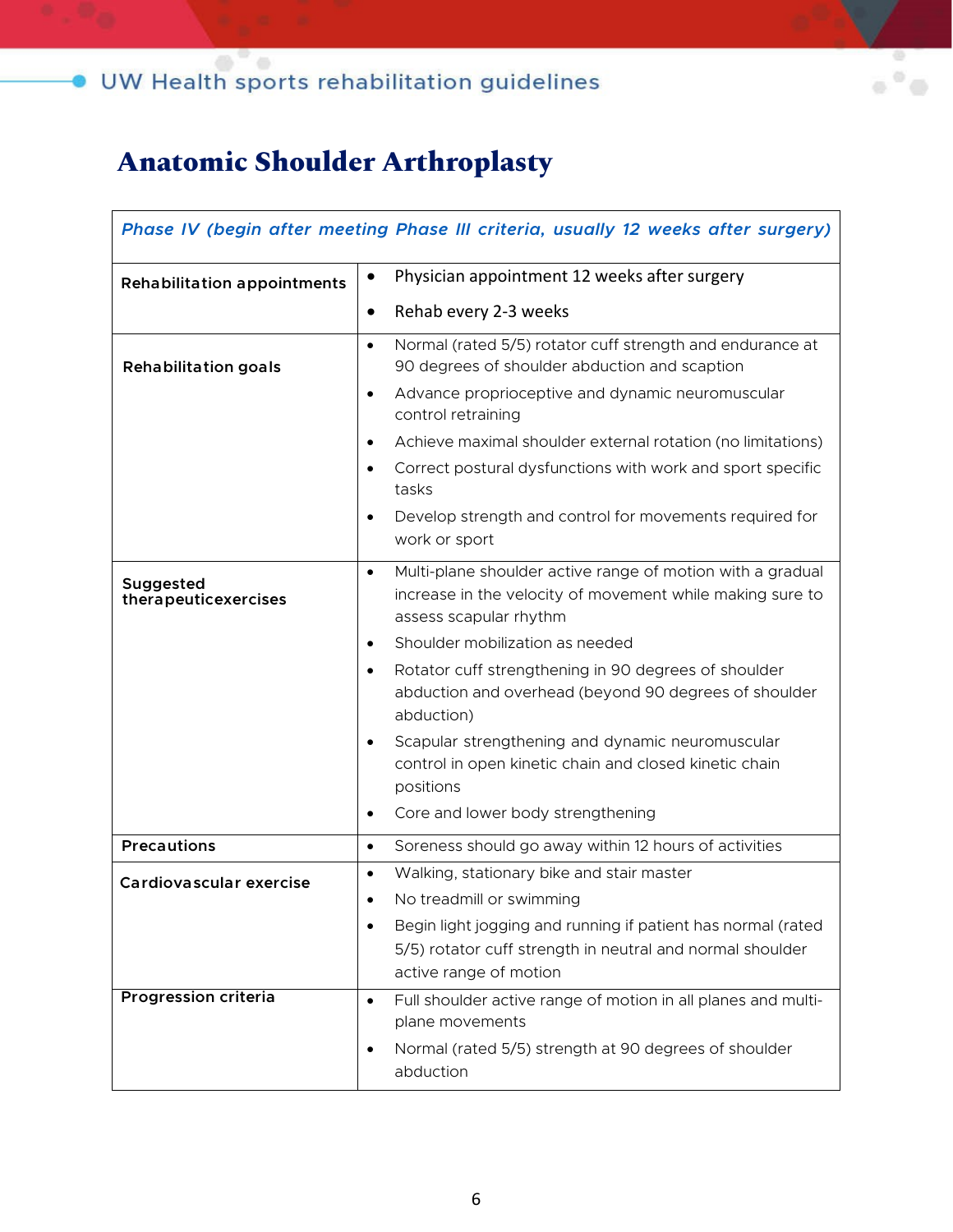## $\bullet$  UW Health sports rehabilitation guidelines

### **Anatomic Shoulder Arthroplasty**

| Phase V (begin after meeting Phase IV criteria, usually 18 weeks after surgery) |                                                                                                                                                                                                                                         |
|---------------------------------------------------------------------------------|-----------------------------------------------------------------------------------------------------------------------------------------------------------------------------------------------------------------------------------------|
| <b>Rehabilitation appointments</b>                                              | Physician appointment 18 weeks after surgery<br>$\bullet$                                                                                                                                                                               |
|                                                                                 | Rehab every 2-3 weeks<br>$\bullet$                                                                                                                                                                                                      |
| <b>Rehabilitation goals</b>                                                     | Normal (rated 5/5) strength at 90 degrees of shoulder<br>$\bullet$<br>abduction                                                                                                                                                         |
|                                                                                 | Advance proprioceptive and dynamic neuromuscular<br>$\bullet$<br>control retraining                                                                                                                                                     |
|                                                                                 | Correct postural dysfunctions with work and sport specific<br>$\bullet$<br>tasks                                                                                                                                                        |
|                                                                                 | Develop strength and control for movements required for<br>$\bullet$<br>work or sport                                                                                                                                                   |
|                                                                                 | Develop work capacity cardiovascular endurance for<br>$\bullet$<br>work/sport                                                                                                                                                           |
| Suggested<br>therapeuticexercises                                               | Multi-plane shoulder active range of motion with a gradual<br>$\bullet$<br>increase in the velocity of movement while making sure to<br>assess scapular rhythm                                                                          |
|                                                                                 | Shoulder mobilization as needed<br>$\bullet$                                                                                                                                                                                            |
|                                                                                 | Rotator cuff strengthening in 90 degrees of shoulder<br>$\bullet$<br>abduction as well as in provocative positions and<br>work/sport specific positions, including eccentric<br>strengthening, endurance and velocity specific exercise |
|                                                                                 | Scapular strengthening and dynamic neuromuscular<br>$\bullet$<br>control in overhead positions and work/sport specific<br>positions                                                                                                     |
|                                                                                 | Work and sport specific strengthening<br>$\bullet$                                                                                                                                                                                      |
|                                                                                 | Core and lower body strengthening                                                                                                                                                                                                       |
|                                                                                 | Work specific program, golf program, swimming program<br>or overhead                                                                                                                                                                    |
| <b>Precautions</b>                                                              | Soreness should go away within 12 hours of exercise<br>$\bullet$                                                                                                                                                                        |
| Cardiovascular exercise                                                         | Use work and sport specific energy systems<br>$\bullet$                                                                                                                                                                                 |
| Progression criteria                                                            | Return to sport after receiving surgeon clearance<br>$\bullet$<br>Return to sport is based on meeting goals<br>$\bullet$                                                                                                                |

 $\circledcirc$  $\alpha$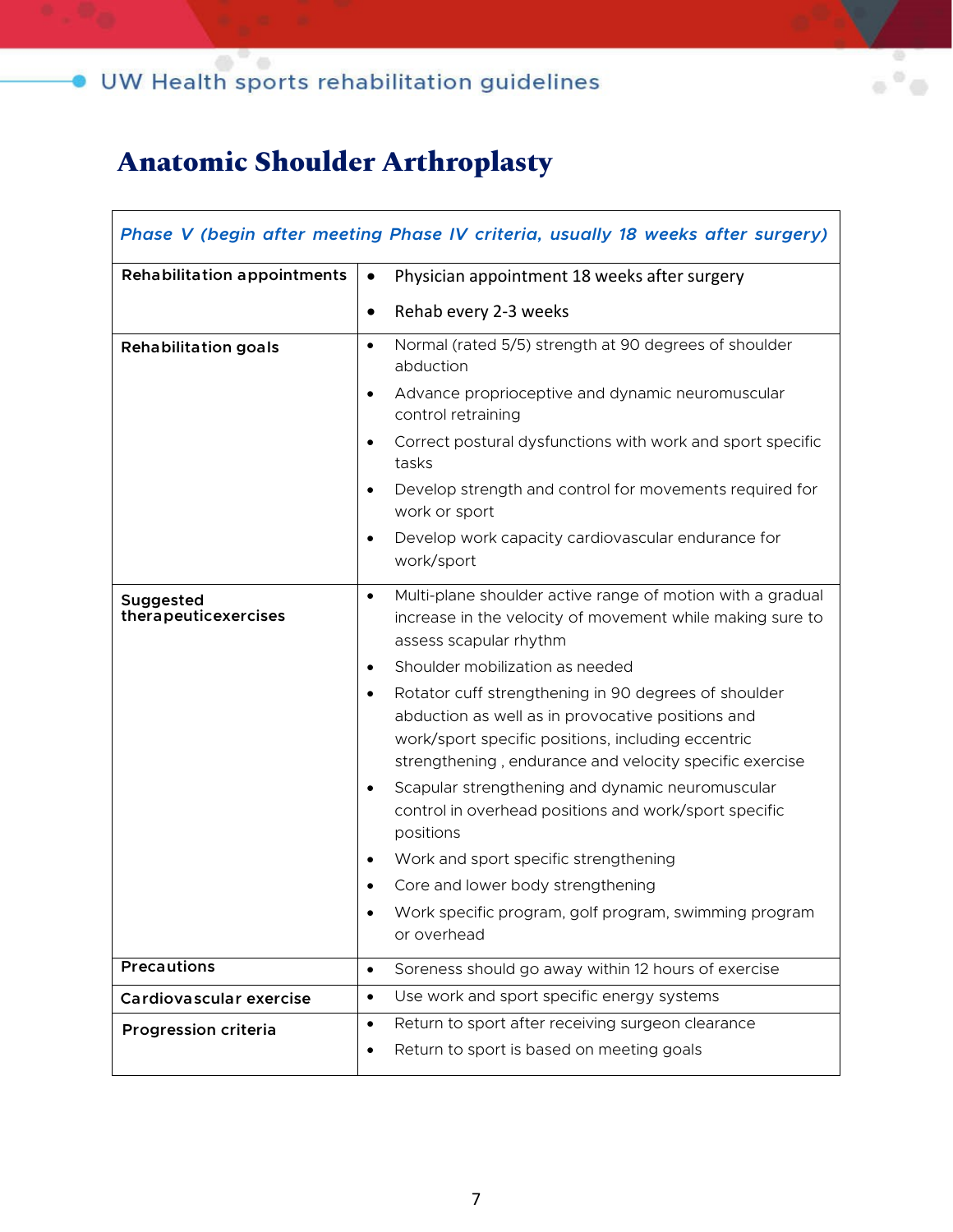### **Reverse Ball and Socket Arthroplasty**

| Phase I (surgery to 4 weeks after surgery) |                                                                                                                                                       |
|--------------------------------------------|-------------------------------------------------------------------------------------------------------------------------------------------------------|
| <b>Rehabilitation appointments</b>         | Physician appointment 1 week after surgery<br>$\bullet$                                                                                               |
|                                            | Rehab begins 1 week after surgery<br>$\bullet$                                                                                                        |
| <b>Rehabilitation goals</b>                | Reduce pain and swelling in post-surgical shoulder<br>$\bullet$                                                                                       |
|                                            | Maintain AROM of the elbow, wrist and neck<br>$\bullet$                                                                                               |
|                                            | Protect surgical site<br>$\bullet$                                                                                                                    |
| <b>Precautions</b>                         | Wear sling while sleeping and out in public for 6 weeks<br>$\bullet$                                                                                  |
|                                            | Rest to reduce inflammation<br>$\bullet$                                                                                                              |
| Suggested                                  | Elbow, wrist and neck active range of motion<br>$\bullet$                                                                                             |
| therapeuticexercises                       | Passive and active assistive range of motion for shoulder<br>$\bullet$<br>flexion and abduction to patient tolerance, progressing to<br>active motion |
|                                            | Codmans/Pendulum exercises<br>$\bullet$                                                                                                               |
|                                            | Pain free submax isometrics for shoulder flexion,<br>$\bullet$<br>abduction, extension and external rotation                                          |
| Cardiovascular exercise                    | Walking or stationary bike with sling on<br>$\bullet$                                                                                                 |
|                                            | No treadmill<br>$\bullet$                                                                                                                             |
| Progression criteria                       | 4 weeks after surgery<br>$\bullet$                                                                                                                    |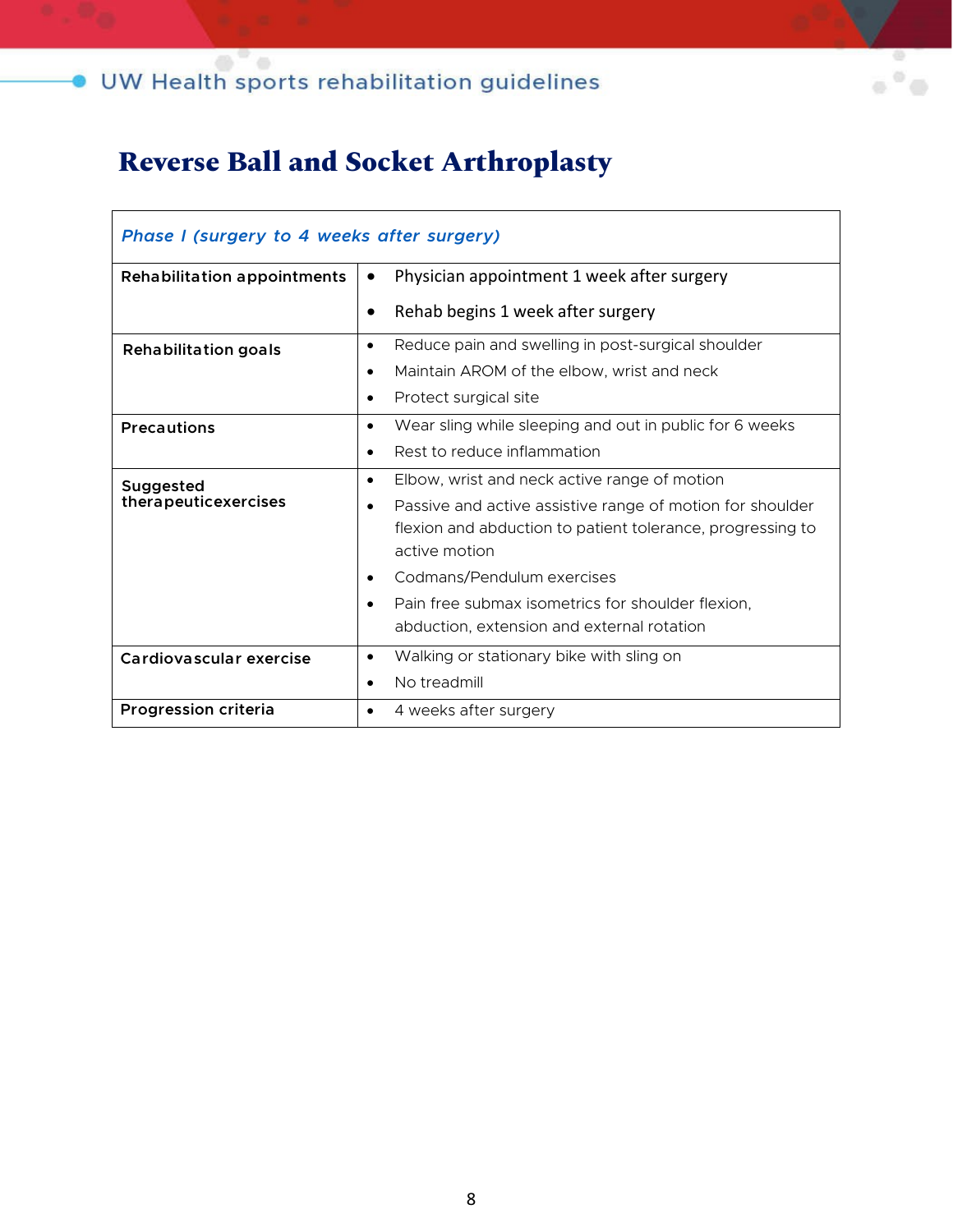### **Reverse Ball and Socket Arthroplasty**

| Phase II (begin after meeting Phase I criteria, usually 4-8 weeks after surgery) |                                                                                                                                                                  |
|----------------------------------------------------------------------------------|------------------------------------------------------------------------------------------------------------------------------------------------------------------|
| <b>Rehabilitation appointments</b>                                               | $\bullet$<br>1 time per week                                                                                                                                     |
| <b>Rehabilitation goals</b>                                                      | Controlled restoration of passive and active assistive range<br>$\bullet$<br>of motion<br>Activate shoulder and scapular stabilizers in a protected<br>$\bullet$ |
|                                                                                  | position of 0 degrees to 30 degrees                                                                                                                              |
|                                                                                  | Correct postural dysfunctions<br>$\bullet$                                                                                                                       |
| <b>Precautions</b>                                                               | Wean out of sling slowly based on safety of environment<br>$\bullet$<br>during weeks 5 and 5. Discontinue sling use be end of<br>week 6                          |
|                                                                                  | Wear sling while sleeping for 6 weeks<br>$\bullet$                                                                                                               |
| <b>Suggested</b><br>therapeuticexercises                                         | Passive and active assistive range of motion for the<br>$\bullet$<br>shoulder in all cardinal planes                                                             |
|                                                                                  | Pain free, progressive, low resistance shoulder isotonics-<br>$\bullet$<br>begin Jackins exercises for deltoid strengthening                                     |
|                                                                                  | Gentle, low velocity rhythmic stabilization to patient<br>$\bullet$<br>tolerance                                                                                 |
|                                                                                  | Scapular strengthening with the arm in neutral<br>$\bullet$                                                                                                      |
|                                                                                  | Cervical spine and scapular active range of motion<br>$\bullet$                                                                                                  |
|                                                                                  | Postural exercises<br>$\bullet$                                                                                                                                  |
|                                                                                  | Core strengthening<br>$\bullet$                                                                                                                                  |
| Cardiovascular exercise                                                          | Walking or stationary bike<br>$\bullet$                                                                                                                          |
|                                                                                  | No treadmill or stair master<br>$\bullet$                                                                                                                        |
|                                                                                  | Avoid running and jumping because of landing impact<br>$\bullet$                                                                                                 |
| <b>Progression criteria</b>                                                      | 8 weeks after surgery<br>$\bullet$                                                                                                                               |

Ø ö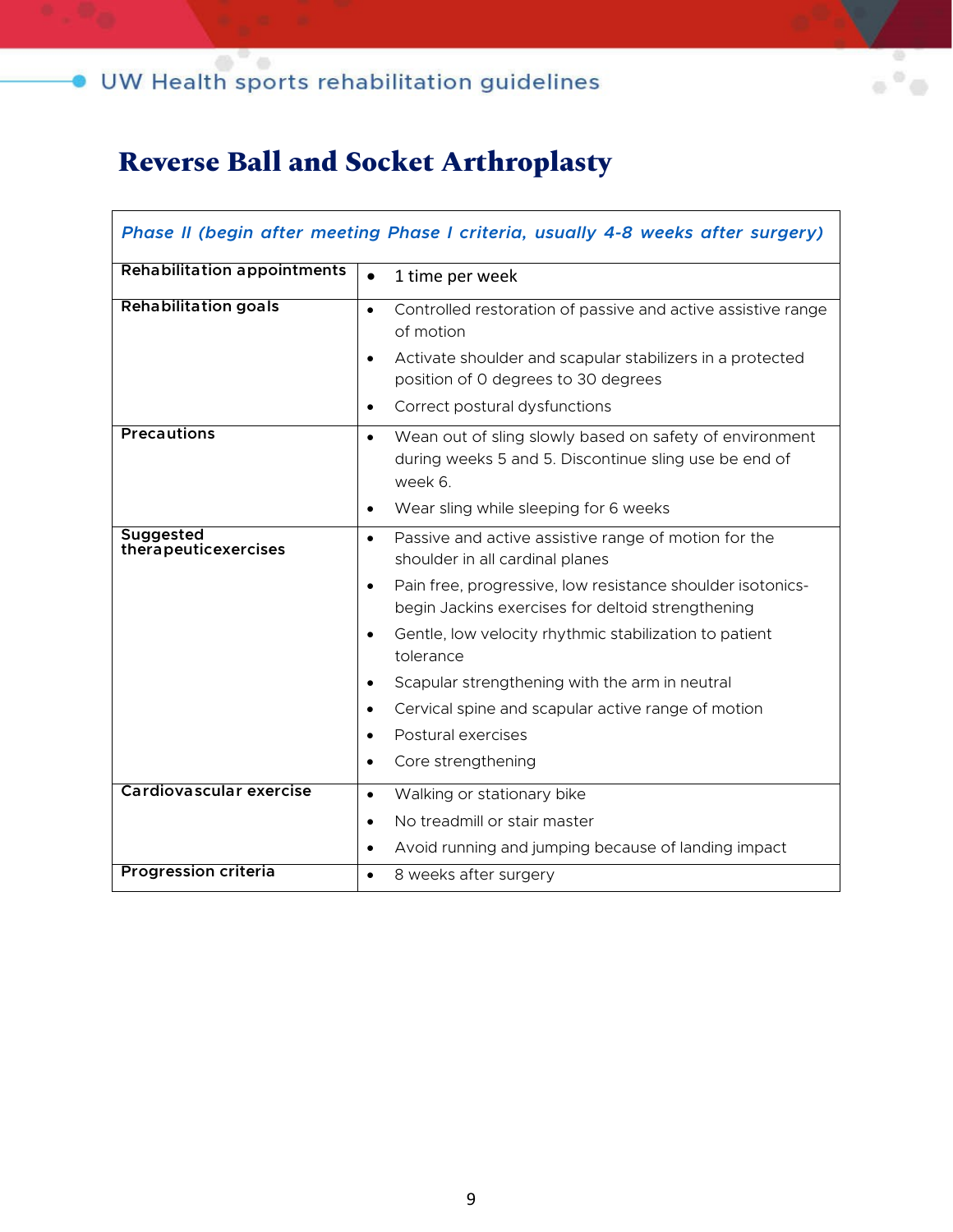### **Reverse Ball and Socket Arthroplasty**

| Phase III (begin after meeting Phase II criteria, usually 8 weeks after surgery) |                                                                                                                       |
|----------------------------------------------------------------------------------|-----------------------------------------------------------------------------------------------------------------------|
| <b>Rehabilitation appointments</b>                                               | Physician appointment 8-10 weeks after surgery<br>$\bullet$                                                           |
|                                                                                  | Every 1 to 2 weeks<br>$\bullet$                                                                                       |
| <b>Rehabilitation goals</b>                                                      | Functional shoulder active range of motion in all planes<br>$\bullet$                                                 |
|                                                                                  | Normal (rated 5/5) strength for shoulder internal rotators<br>$\bullet$<br>and deltoid                                |
|                                                                                  | Correct any postural dysfunction<br>$\bullet$                                                                         |
| <b>Precautions</b>                                                               | External rotation range of motion limited to 60 degrees<br>$\bullet$                                                  |
| Suggested                                                                        | Shoulder internal rotation<br>$\bullet$                                                                               |
| therapeuticexercises                                                             | Deltoid strengthening-progression of the Jankins<br>$\bullet$<br>exercises                                            |
|                                                                                  | Open kinetic chain shoulder stabilizations in supine (ie.<br>$\bullet$<br>starts or alphabet exercises)               |
|                                                                                  | Gentle closed kinetic chain shoulder and scapular<br>$\bullet$<br>stabilization drills-wall ball circles and patterns |
|                                                                                  | Proprioceptive neuromuscular facilitation patterns<br>$\bullet$                                                       |
|                                                                                  | Side lying shoulder flexion<br>$\bullet$                                                                              |
|                                                                                  | Scapular strengthening<br>$\bullet$                                                                                   |
|                                                                                  | Active, active assistive and passive range of motion at the<br>$\bullet$<br>shoulder as needed                        |
|                                                                                  | Core strengthening<br>$\bullet$                                                                                       |
|                                                                                  | Begin trunk and hip mobility exercises<br>$\bullet$                                                                   |
| Cardiovascular exercise                                                          | Walking or stationary bike<br>$\bullet$                                                                               |
|                                                                                  | No treadmill or stair master<br>$\bullet$                                                                             |
|                                                                                  | Avoid running and jumping because of landing impact<br>$\bullet$                                                      |
| <b>Progression criteria</b>                                                      | 12 weeks after surgery<br>$\bullet$                                                                                   |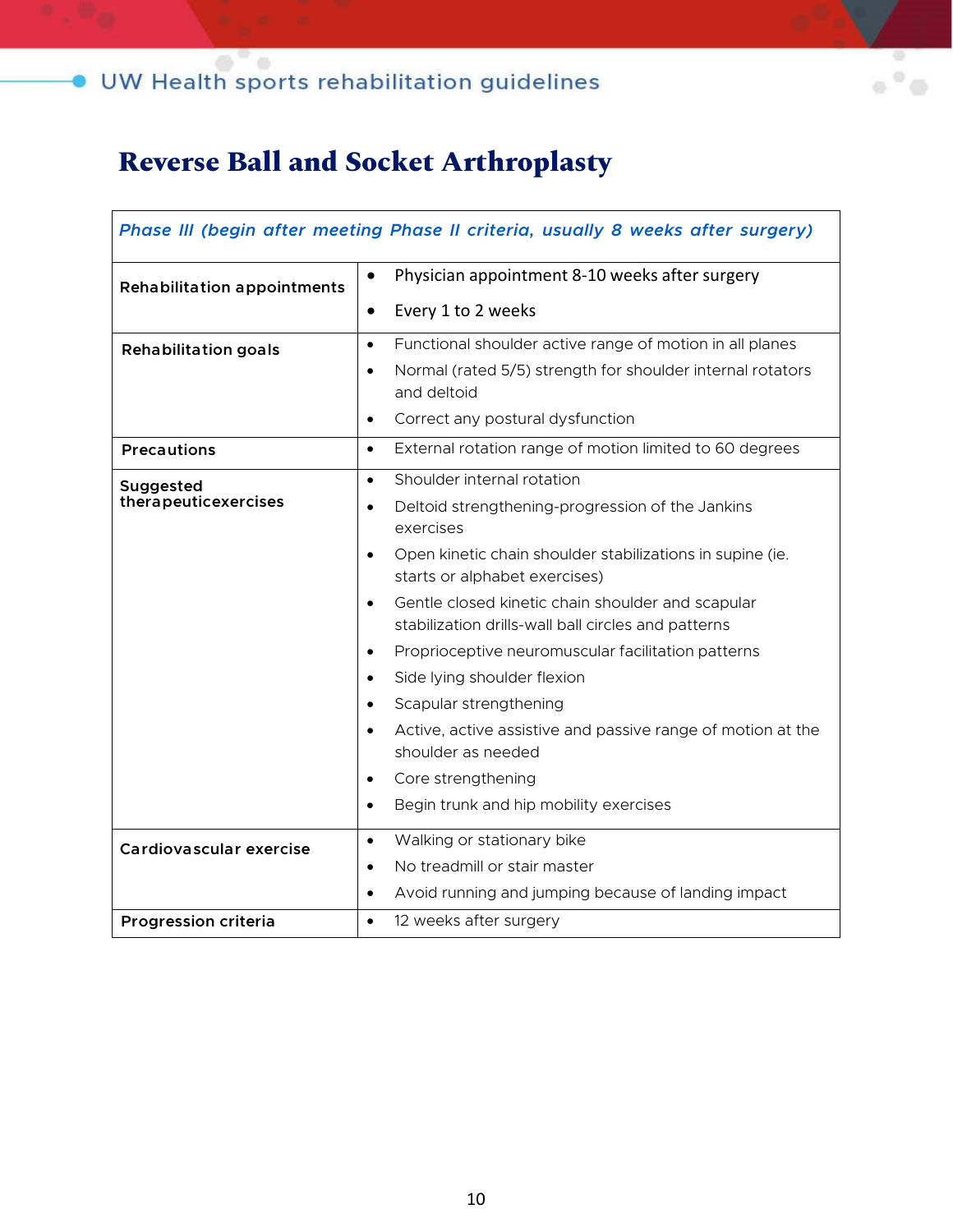### O UW Health sports rehabilitation guidelines

### **Reverse Ball and Socket Arthroplasty**

| Phase IV (begin after meeting Phase III criteria, usually 12 weeks after surgery) |                                                                                                                                                               |
|-----------------------------------------------------------------------------------|---------------------------------------------------------------------------------------------------------------------------------------------------------------|
| <b>Rehabilitation appointments</b>                                                | Physician appointment 12 weeks after surgery<br>$\bullet$                                                                                                     |
|                                                                                   | Every 2-3 weeks<br>$\bullet$                                                                                                                                  |
| <b>Rehabilitation goals</b>                                                       | Normal strength and endurance of deltoid at 90 degrees<br>$\bullet$<br>of shoulder abduction and scaption                                                     |
|                                                                                   | Advance proprioceptive and dynamic neuromuscular<br>$\bullet$<br>control retraining                                                                           |
|                                                                                   | Achieve 75 degrees of shoulder external rotation<br>$\bullet$                                                                                                 |
|                                                                                   | Correct postural dysfunctions with work and sport specific<br>$\bullet$<br>tasks                                                                              |
|                                                                                   | Develop strength and control for movements required for<br>$\bullet$<br>work/sport                                                                            |
| <b>Precautions</b>                                                                | Soreness should go away within 12 hours of exercise<br>$\bullet$                                                                                              |
| Suggested<br>therapeuticexercises                                                 | Multi-plan shoulder active range of motion with a gradual<br>$\bullet$<br>increase in the velocity of movement while making sure to<br>assess scapular rhythm |
|                                                                                   | Shoulder mobilizations as needed<br>$\bullet$                                                                                                                 |
|                                                                                   | Rotator cuff strengthening in 90 degrees of shoulder<br>$\bullet$<br>abduction and overhead (beyond 90 degrees of shoulder<br>abduction)                      |
|                                                                                   | Scapular strengthening and dynamic neuromuscular<br>$\bullet$<br>control in open kinetic chain and closed chain kinetic<br>positions                          |
| Cardiovascular exercise                                                           | Walking, stationary bike or stair master<br>$\bullet$                                                                                                         |
|                                                                                   | No treadmill or swimming                                                                                                                                      |
|                                                                                   | May begin light jogging or running if the patient has normal<br>(rated 5/5) rotator cuff strength in neutral and normal<br>shoulder active range of motion    |
| Progression criteria                                                              | Full shoulder active range of motion in all planes and multi-<br>$\bullet$<br>plane movements                                                                 |
|                                                                                   | Normal (rated 5/5) strength at 90 degrees of shoulder<br>$\bullet$<br>abduction                                                                               |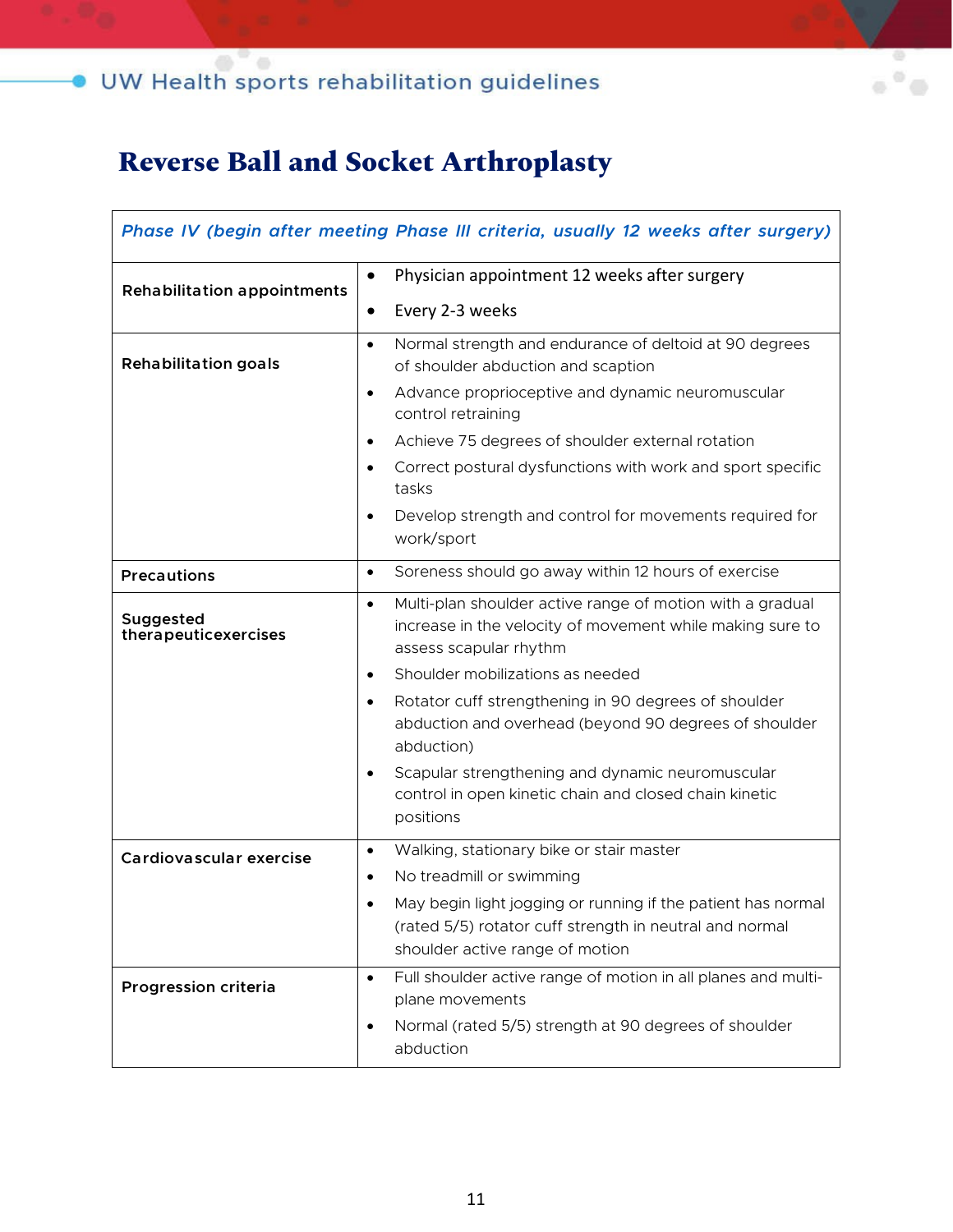| Phase V (begin after meeting Phase IV criteria, usually 18 weeks after surgery) |                                                                                                                                                               |
|---------------------------------------------------------------------------------|---------------------------------------------------------------------------------------------------------------------------------------------------------------|
| <b>Rehabilitation appointments</b>                                              | Physician appointment 18 weeks after surgery<br>$\bullet$                                                                                                     |
|                                                                                 | Rehab every 2-3 weeks<br>$\bullet$                                                                                                                            |
| <b>Rehabilitation goals</b>                                                     | Normal strength and endurance of deltoid at 90 degrees<br>$\bullet$<br>of shoulder abduction and scaption                                                     |
|                                                                                 | Advance proprioceptive and dynamic neuromuscular<br>$\bullet$<br>control retraining                                                                           |
|                                                                                 | Correct postural dysfunctions with work and sport specific<br>$\bullet$<br>tasks                                                                              |
|                                                                                 | Develop strength and control for movements required for<br>$\bullet$<br>work/sport                                                                            |
|                                                                                 | Develop work capacity cardiovascular endurance for<br>$\bullet$<br>work/sport                                                                                 |
| <b>Precautions</b>                                                              | Soreness should go away within 12 hours of exercise<br>$\bullet$                                                                                              |
| Suggested<br>therapeuticexercises                                               | Multi-plan shoulder active range of motion with a gradual<br>$\bullet$<br>increase in the velocity of movement while making sure to<br>assess scapular rhythm |
|                                                                                 | Shoulder mobilizations as needed<br>$\bullet$                                                                                                                 |
|                                                                                 | Rotator cuff strengthening in 90 degrees of shoulder<br>$\bullet$<br>abduction and overhead (beyond 90 degrees of shoulder<br>abduction)                      |
|                                                                                 | Scapular strengthening and dynamic neuromuscular<br>$\bullet$<br>control in open kinetic chain and closed chain kinetic<br>positions                          |
|                                                                                 | Work/sport specific strengthening<br>$\bullet$                                                                                                                |
|                                                                                 | Core and lower body strengthening                                                                                                                             |
|                                                                                 | Work specific program, swimming program or overhead<br>$\bullet$<br>racquet program as needed                                                                 |
| Cardiovascular exercise                                                         | Design to use work/sport specific energy systems<br>$\bullet$                                                                                                 |
| Progression criteria                                                            | May return to sport after receiving surgeon, athletic trainer<br>$\bullet$<br>of PT clearance                                                                 |
|                                                                                 | Return to sport are based on meeting the goals of this<br>$\bullet$<br>phase                                                                                  |

 $\alpha$   $^{\rm o}$   $\alpha$